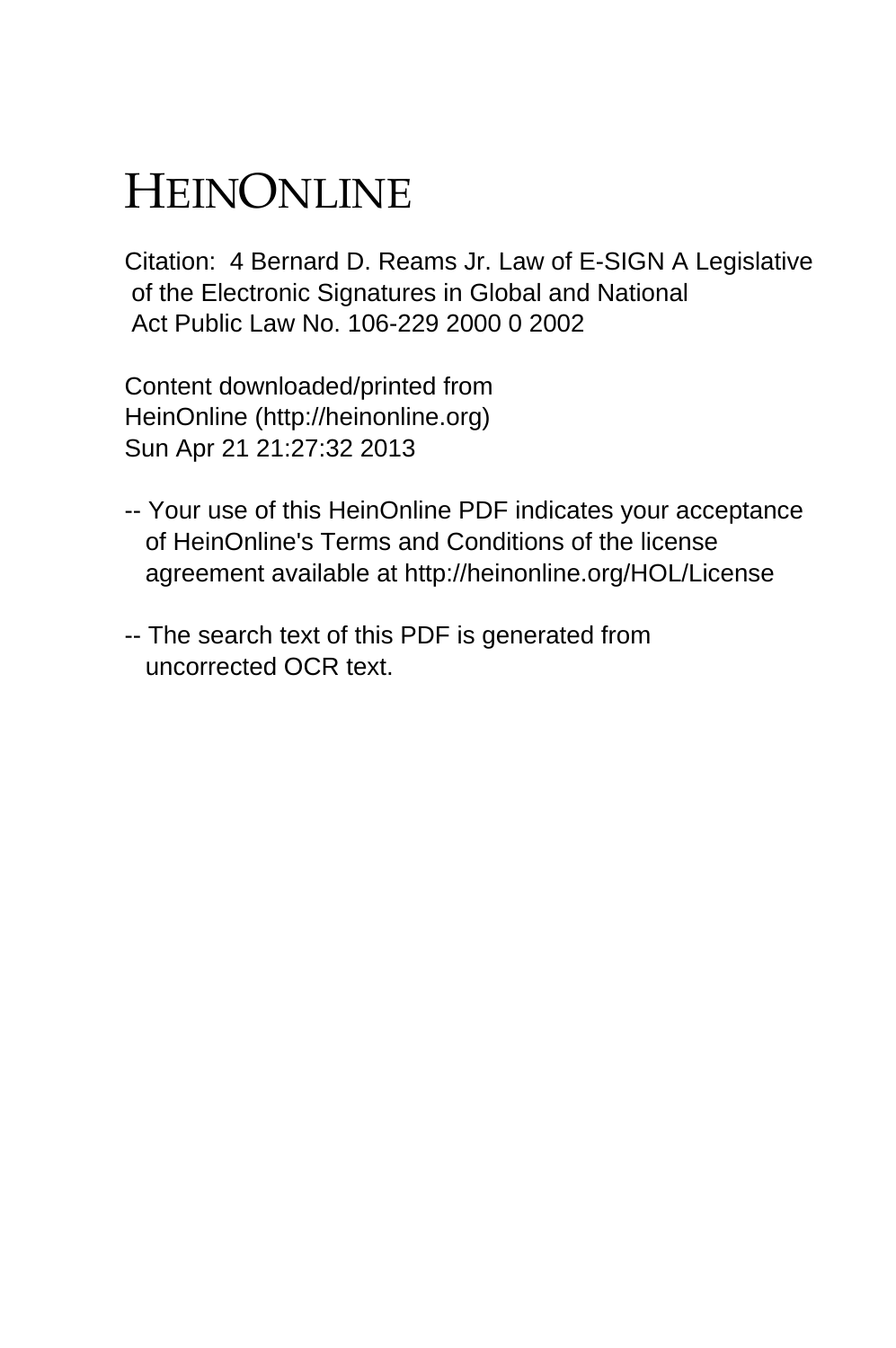Senate Commerce Committee reported a bill, S. 909, sponsored by Senators MCCAIN and **require even private citizens to** use such<br>KERREY, which largely embodies the latest ad-<br>KERREY, which largely embodies the latest ad-Senate Commerce Committee reported by Senators McCAIN and require even private citizens to use such Kenery, which largely embodies the latest ad- software-and therefore give their hystetic misguided legislation (S. 909) bi would be a *great* leap backward in the effort would be a great leap backward in the effort<br>to reform current American export restrictions — ting a third party hold onto a descrambling<br>on encryption, and remove, serious, impedi-— <sub>key in certain cases. As former</sub> White to reform current Antencan export restrictions ting a third party hold onto a descrambling<br>on encryption and remove serious impedi- key in certain cases. As former White House<br>ments to the competitiveness of our Nation's o

McCain-Kerrey bill also poses serious threats ment is doing in our name and with our<br>to fundamental civil liberties and privacy rights. money- We'll need to create a system, of I believe that the Senate effort is propelled course, where such oversight doesn't end up<br>largely by a lack of understanding of both the forcing the public to use exactly the same I existe that the Senate error is property concurs, many data between the same largely by a lack of understanding of both the forcing the public to use exactly the same worldwide prevalence of strong encryption and techni key recovery-escrow infrastructure envisioned<br>in the bill.

tossed the San Jose Mercury News discussed the problems with S. 909 and strongly urged a rejection of the McCain-Kerrey apurged a rejection **Of** the McCain-Kerrey ap. giving *the* vault keys to third parties they proach. **I** submit his column into the **CONRES-** can't contrel.

example characterized by the contraction in the digital age, we have the the the contraction in the digital age, we have the contraction and information in the digital age, we have the contraction and the contraction of th to encrypt their inessages, using scrambing<br>and unscrambling "keys" to which only they<br>have access or we do not

will **use** entryption to help achieve **bad ends.** ban flag-hurning, **he** noted that **our** strengin They're right. *But* their core would shred **our co es** partly from our ability to express ourbasic liberties.<br>So the Clinton administration and its al-

So the Clinton administration and its al-<br>lise-the McCain-Kerrey legislation is widely viewed as an administration-approved plan-<br>are pushing a policy that would force us to put descrambling keys in the hands of third<br>part

short **of** that. It would force government agencies to *use* only electronic hardware and If **you ce** even slightly about your pri-

ENCRYPTION BILL: AN EXERCISE the legislation would make it all but impos-<br>
IN DECEPTION sible to resist. Hardware and software com-<br>
The social paties, which so far have resisted the gov-HON. ZOE LOFGREN FIGHT STRONG SETTING THE HOLD TO CALIFORNIA THE HOLD OF CALIFORNIA THE HOLD TO THE HOLD THE HOLD THE HOLD THE HOLD THE HOLD THE HOLD THE HOLD THE HOLD THE HOLD THAT THE HOLD THE MAN THE HOLD THE MAN THE HO *Mednesday, June 25, 1997* ernment. Consumers need options, not mono-<br>Ms. LOFGREN. Mr. Speaker, last week the littlic products.<br>Another section of the bill would in effect.

high-ob **indad** t y. Internaet mailing list, all government **core-**In addiin, by yropoig toprenedeted **do-** munioations should use such a system so the meslic controls on the use of encryption, the public can keep an eye on what the govern-<br>meslic controls on the use of encryption, the public can keep an eye on what the govern-<br>McCain-Kerrey bill also poses serious threat

key recovery-escrow infrastructure envisioned<br>In the bill, the bill neek, Mr. Dan Gillmore, col- on the business-related keys of employees<br>Earlier this week, Mr. Dan Gillmore, col- on the vital records don't be lest when<br>u

Private citizens also should consider giving<br>their keys to trusted third parties, just as romo the San Jose Mercsey **Neoss,** Junse **Zs,** their keys to trusted third parties. Just as **1997]** they give their house keys **to** neighbors when ENCRYPTION BILL: FEDERA , EXERCISE IN on vacation trips. I intend to do just that-ShLF-DECEP'oN but it's none of the government's business *(By* Dan Gillmor) who gets my personal eneryption **key.** I need As a bill bearing his name ipped strong encryption. as the digital **agoe** arrim, ch ogh the Senate Comsmerce Coemist week **because** more **and** more of my life will *eist*

chromographic sensue Commuteur and measurements and the specific relations and the change of the change of the content of the contents of the contents of the contents of the contents of the contents of the contents of the The legislation. Co-sponsored by Nebraska mover trust such a government run system to Democrat Bob Kerrey and two other Democratic crisis, was the latest futile attempt in Come remember the Social Security employes gress The mass case, the mass case of the set of the set of the mass in the mass in the mass in the set of the set of the set of the set of the set of the set of the set of the set of the set of the set of the private set of th

*Governments Governments are extractly is stad. He needs no lessons in courage. He lost part of a leg in Vietnam. Later, as he stood up to the know-nothings who would be know-nothings who would* scale due to the non-normalings was been fighted comes partly from our ability to express our-<br>comes partly from our ability to express our-<br>Now, however. Kerrey is aligning himself

Now, nowever, Nearly as any with a much more dangerous crowd of know-<br>nothings: those who'd ban our right to keep<br>private information private. He may believe<br>this is about finding common ground; if so,<br>someone has field hi

If you care even slightly about your prime wave yin the future. pick up a pen today write your Senators are line flows of Representatives. Tell then to recover price is jet the Clinton-McCain-Kerrey approach. River it is u scheme. It would also require the same sys- write your Senators and member of the term for anyone using a network that is fund. House of Representatives. Tell them to return for anyone using a network that is fund. House o

**A** TRIBUTE TO SAN **DIEGO** POSTAL EMPLOYEES

### **HON. RANDY "DUKE" CUNNINGHAM**

IN THE HOUSE OF REPRESENTATIVES *Wednesday, June* **25, 1997**

**Mr.** CUNNINGHAM. **Mr.** Speaker, **I** rise once again io pay tdbute to the U.S. Postal Service employees **of** San Diego. Again, a survey, Conducted by Price Waterhouse, has confirmed **that 95** percenl **of** all **letters** mailed **to** and **from** Dan **Diego** ardved on time. This places **San** Diego **mail** carders second **best** in the Nation; **1** percentage poist behind first place.

The Postal Service employees **of** San Diego should be proud of their excellent service. While the national slogan for the Postal Service is "We Deliver," San Diego postal employ-<br>ees say, "We deliver on time" and this survey<br>proves that they do.<br>proves that they do.<br>I want to personally recognize San Diego

Distlc Manager **Danny** Jackson, the Margaret **L.** Sellers Processing **and** Distribulion Center Manager Thomas Wilson, and **the San Diego** Postmaster Glenn **Crouch.** Along **with** every postal employee in **San** Diego, they **have the** dght to **be** proud **of** their accomplishments. **They** have once again broughl **national** tenognition to **San** Diego and enhanced **our** reputation as America's finest city.

Every San Diegan should join me in ex-pressing gratitude **to** our Postal Service em-ployees in San Diego **and their** *commilment* **io** be **the** best of **Ihe** best.

NATIONAL DEFENSE AUTHORIZA-TION **ACT** FOR FISCAL YEAR **1998**

### **SPEECH** OF **HON. DOC HASTINGS**

OF **WASHINTON**

IN THE HOUSE OF REPRESENTATIVES *Monday,* June **23,** *997*

The House in Committee of the Whole<br>House on the State of the Union had under<br>consideration the bill (H.R. 1119) to authorize<br>appropriations for fiscal years 1998 and 1999<br>for military activities of the Department of Defense. **to** prescribe military personnel strengths for fiscal years **1998** and **1999, and** for other purposes.

Mr. HASTINGS of Washington, Mr. Chairman, I have been working closely with Mr.<br>HALL to clarify the terms and conditions of Deparment of Energy property transfers. In Washington State, economic development **ac**tivities are largely undertaken by ports. How**ever,** the Department has been **unclear** as **t** whether ports are eligible to apply for surplus Department of Energy property. **I** am pleased **that** the guidelines established pursuant **to the** Hall amendment will address these **Issues.** Past Congresses have **set up** a series **of**

provisions which **govern the** transfer **of** Federal Government property to **other** agencies, **to** local governments, Or to economic develop-ment organizations. **A** special provision was created for Department of Energy waste cleanup sites, which frequently are conami-nated, or near contaminated areas.

By allowing the Government to transfer **un**productive properties, the taxpayer will benefit by eliminating costly maintenance and security